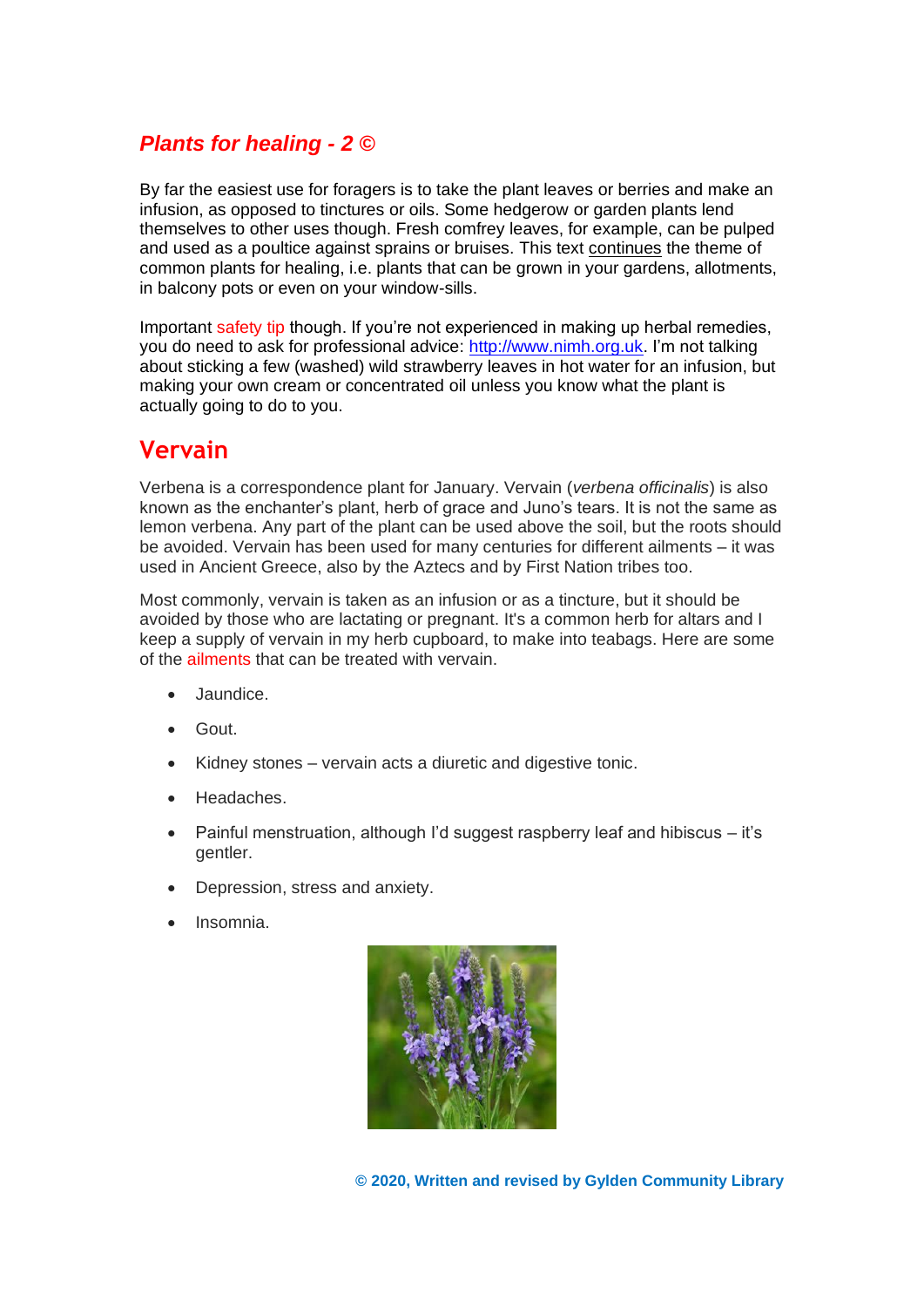## **Mullein**

Mullein (verbascum thapsus) is a common plant that grows just about everywhere and has been used in herbal medicine for centuries. With mullein, both the leaves and the flowers are used for healing the following ailments.

- Mullein is brilliant as a remedy for earache either as a tincture or a macerated oil. It is better than anaesthetic ear drops and can be used on both humans and dogs. Most commonly, the ear drops contain a blend of mullein, lavender, calendula and garlic. Sometimes, a blend may include St John's Wort too.
- Mullein can be applied directly to the skin to help treat burns or inflammatory skin conditions.
- Sometimes, mullein is added to alcoholic drinks for flavouring.

Clinical studies have found that mullein flowers and leaves are good to combat respiratory dis-eases, such as flu, coughs, asthma and bronchitis, by calming inflammations or irritations.

In lab tests (published in 2002), it was shown that mullein helped kill certain types of bacteria, including Staphylococcus aureus (the most common cause of staph infections) and Escherichia coli (or E. coli).

Mullein is a very safe herb and can be found in chemists or health food places as tinctures, capsules, powders, tablets and, of course, ear drops.

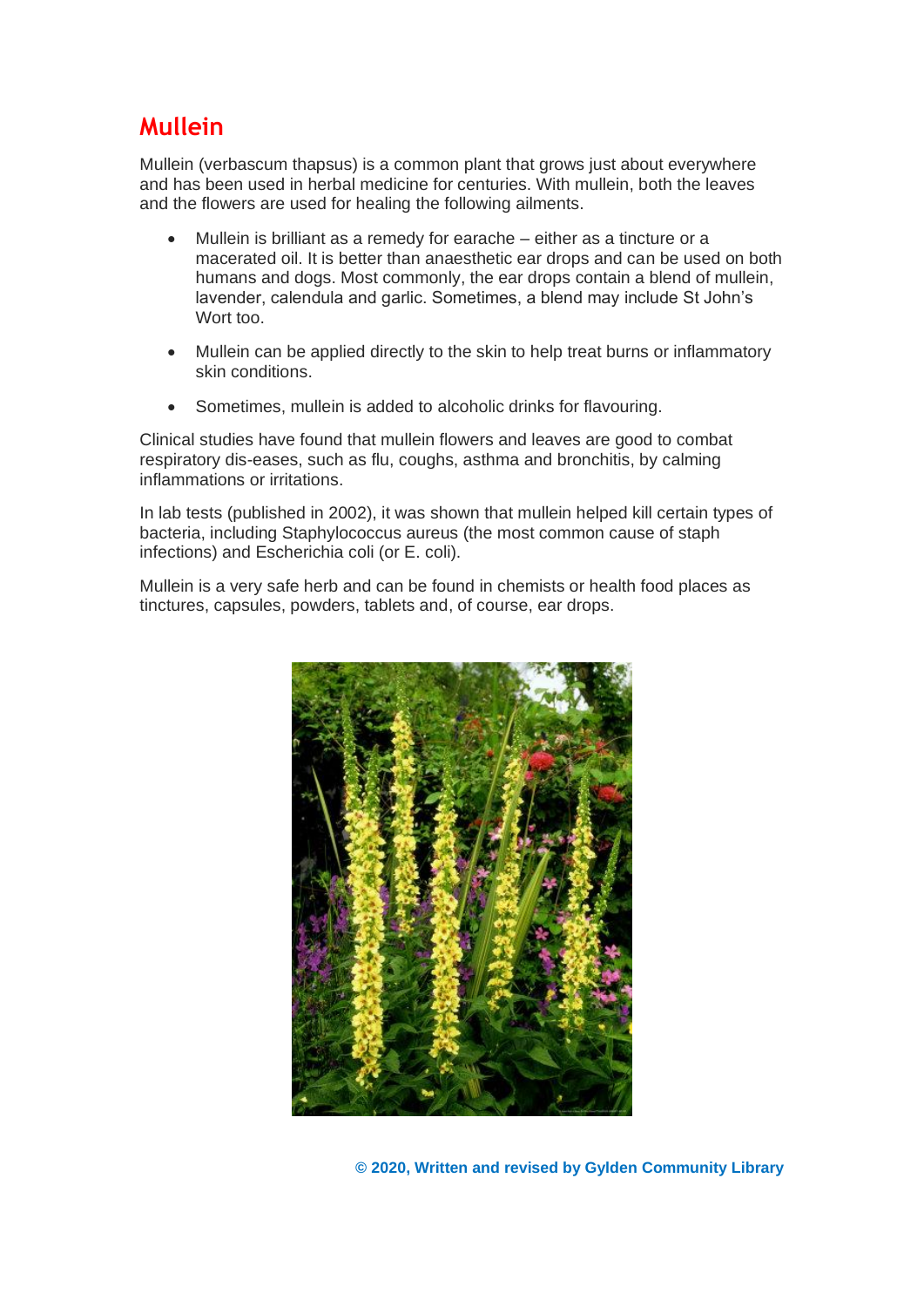## **Violets**

The violet is a **correspondence plant for February**. It falls under the viola family (*Violaceae*) and the most common example in Europe is the sweet violet *(Viola odorata)* – this is an edible plant and can be used with salads or other such meals (not the roots). It is also known as the wood violet or English violet.

Healers use the leaves or flowers to make medicines, but the roots can cause vomiting. Here are some of the **ailments** that can be treated with sweet violet.

- Coughs and sore throats (as a tea or syrup)
- Cleansing of the blood the leaves have high Vitamin A and C content
- Decreasing high cholesterol levels
- Bronchitis, COPD and whooping cough
- Dis-eases of the lymphatic system, where violet is usually applied as a tincture or essential oil
- Haemorrhoids
- Varicose veins
- Dry or rough skin (used as a poultice, macerated oil or ointment)
- As a salve or cream, it's also good for insect bites or eczema as an antiinflammatory and soothing agent.

Another good use for violets is the **feng shui effect**, particularly for those with depression or high levels of mental stress. By placing a bowl of sweet violets in a room, any negative effects will be dispersed – through a combination of the natural fragrance, the calming colour and the peaceful nature of the plant. In folklore, violet was known as *hearts-ease*, to restore a broken or dis-eased heart – in such cases, violet tea is the best remedy.

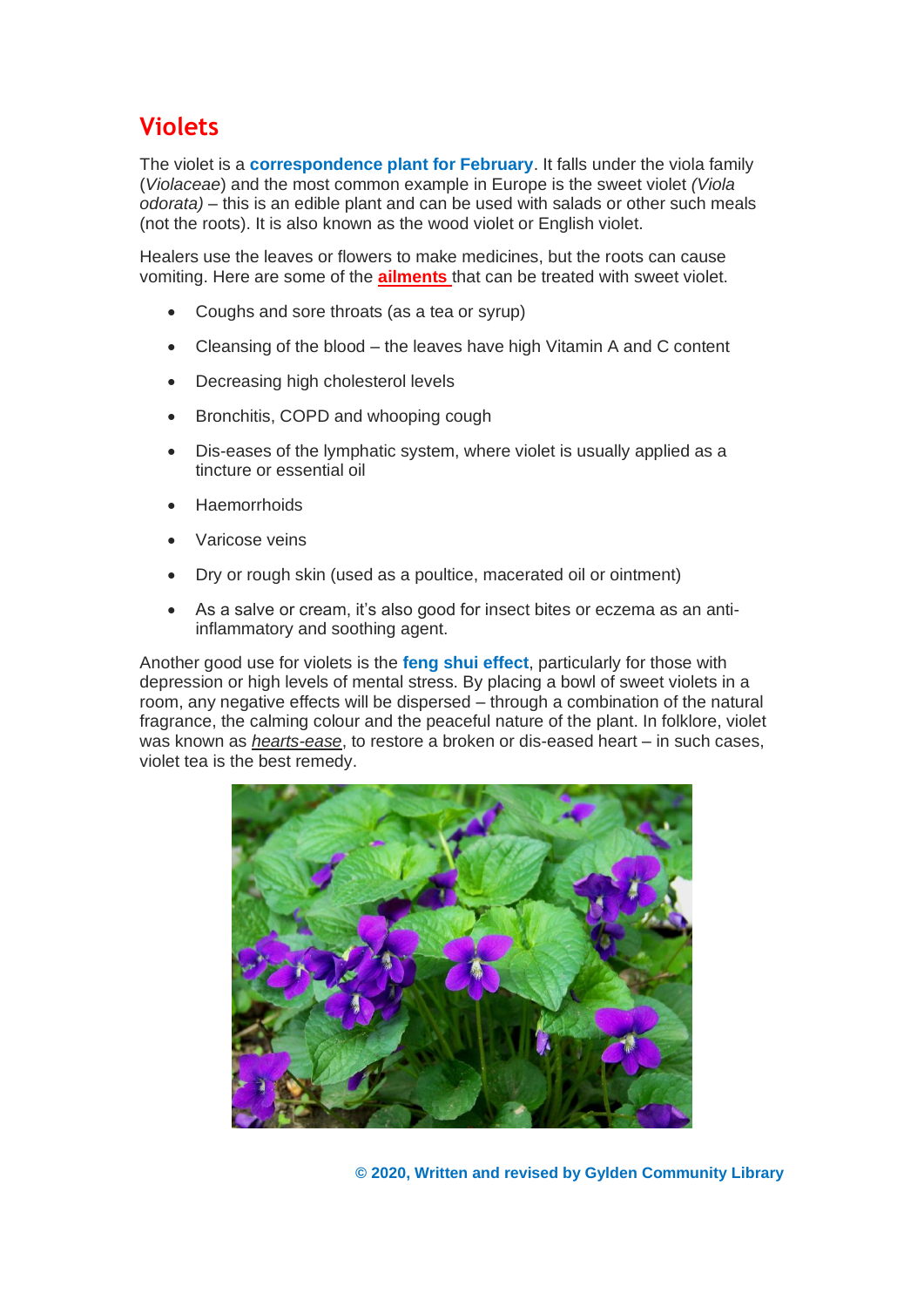## **Lemon balm**

Lemon balm (melissa officinalis) is a very ubiquitous plant for healing and it's attractive to bees (*Melissa* is Greek for honeybee). Sometimes, people refer to lemon balm as sweet balm or honey plant and it is the leaves that are used for healing for these ailments.

- Lemon balm is good for skin problems, eg acne or cold sores.
- The leaves have a sedative property against insomnia or stress issues.
- As a digestive aid the plant contains chemicals that relieve wind and help with liver or gall bladder problems.
- Anti-migraine or headache treatment.
- As a treatment for stomach cramps or UTI.

Clinical studies have found that lemon balm blocks the attachment of antibodies to the thyroid cells that cause Grave's disease (hyperthyroidism). **How to use the lemon balm leaves** is often the question, but the best ways are shown below. It should be noted that lemon balm remedies should not be used by pregnant women, those who take medicines for mental health or those using thyroid remedies.

- As an essential oil in a diffuser, it helps with good sleep lemon balm can be blended with valerian. The oil can also be dabbed onto the neck to combat stress.
- Put the leaves in an infusion after a meal for digestive benefits.
- Place some leaves in a small muslin bag and add it to a hot bath the aroma helps with anxiety.

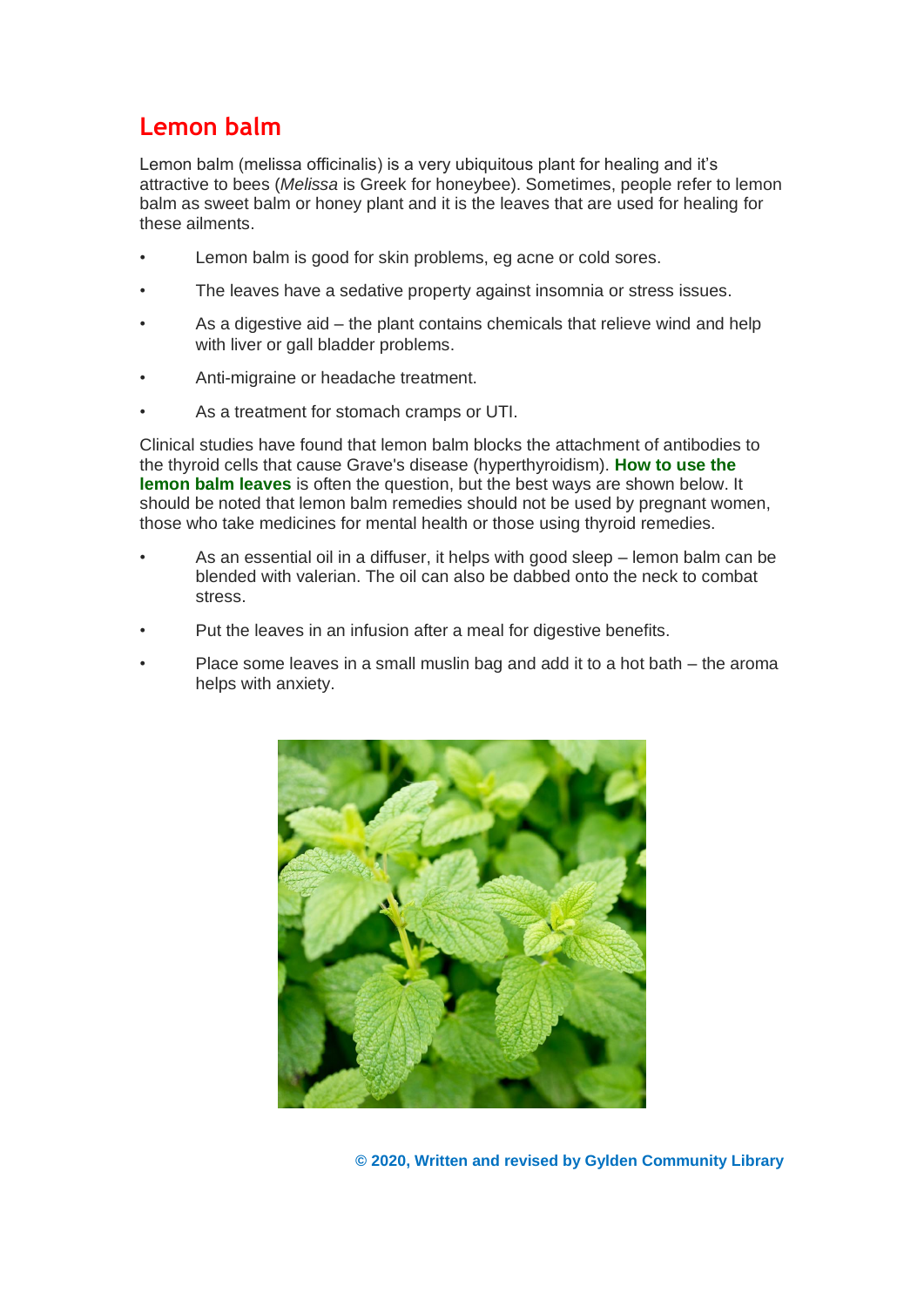# **Cowslip**

Cowslips (primula veris) are part of the same family as primroses and other primulas, growing wild in the spring in meadows and shady areas too. It is beloved of birds and cowslip seeds often turn up in wild bird seed mixes. For the healing witches among us, it is the cowslip flowers, leaves and roots that can be used for **these ailments**.

- The flowers are good for skin problems, eg acne or eczema.
- The leaves have a sedative property against insomnia.
- Hyperactivity or nervous anxiety in children.
- As an expectorant against colds, coughs or phlegm in colds.
- As a treatment for kidney problems or UTI.

**How to use a cowslip** is often the question, but the best ways are shown below. It should be noted that cowslip remedies should not be used by pregnant women or those using anti-coagulative medications.

- A salve or cream, derived from its flowers, is good for the skin.
- Put the leaves in an infusion for better rest or sleep.
- Put the flowers in an infusion for younger folk  $-$  it's a milder sedative than the leaves.
- The roots are used to make an expectorant or tincture against colds, flu, asthma or, even, whooping-cough.
- A poultice of the flowers helps with bruises.

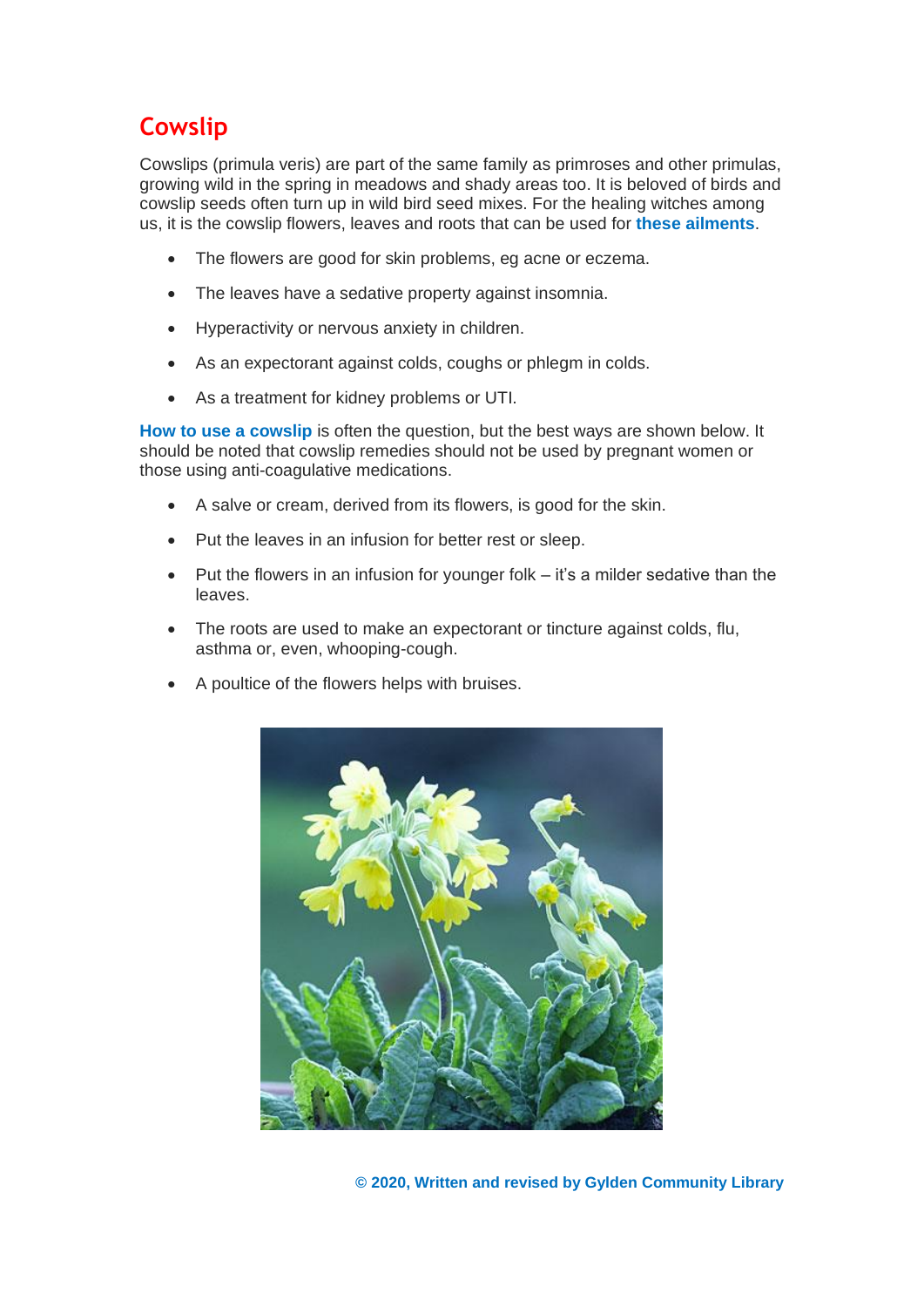#### **Rosemary**

Rosemary (*salvia rosmarinus*) is a correspondence plant for November and is a common garden herb. It is known by the needle-like leaves, distinctive smell and blue or purple flowers.

Botanically, it is part of the mint family, along with basil, oregano and thyme. Many people know about the use of rosemary in cooking and that it is full of iron and calcium, but there are other ways in which rosemary is medically good for you.

- Teas or infusions can be made from the fresh or dried leaves.
- The flowers and leaves are the parts used for medicines.
- Rosemary essential oil can be used against arthritis.
- Rosemary relieves muscular aches and pains if made into a poultice or massage oil.
- It improves the concentration and memory.
- It is a booster for the immune and digestive systems.
- Rosemary also boosts the circulation.
- It is good for hair problems and growth  $-$  a tincture of equal parts of rosemary, lavender and lemon grass oil in vodka combats nits and head lice.

**Note: too much rosemary** in a single dose may cause coma or heart problems.

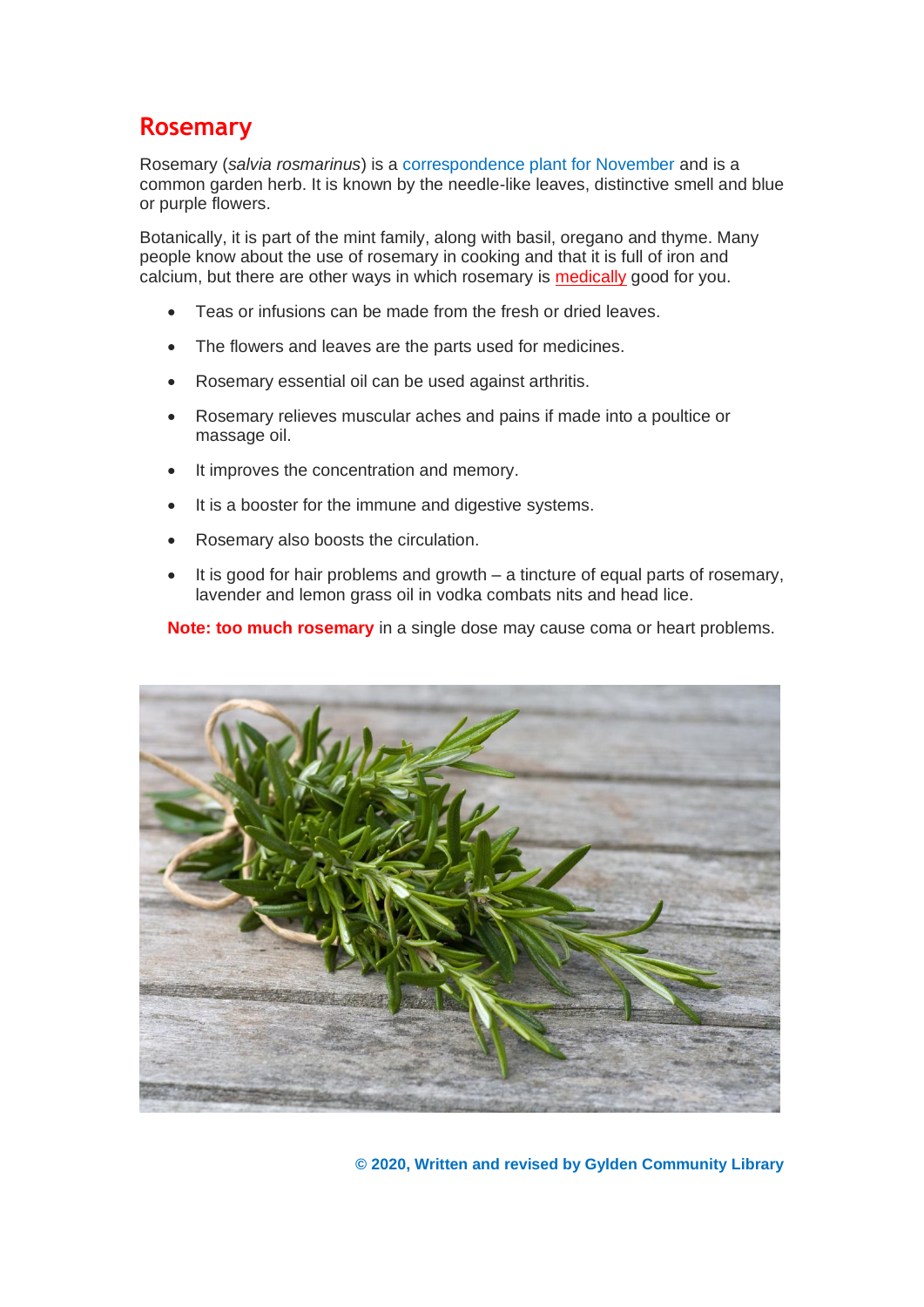#### **Hibiscus**

Hibiscus is a common garden plant and has a wide variety of health benefits. This tea is rich in vitamin C, minerals, and antioxidants. It is a very popular medicinal drink and can be drunk either hot or cold – it is low in calories and caffeine-free.

OK, so, we're really considering the good things here that derive from hibiscus tea/ infusion.

- $\triangleright$  It reduces high blood pressure.
- ➢ It reduces high cholesterol and inflammatory problems.
- $\triangleright$  It relieves period pains or menstrual cramps I suggest to users that they combine hibiscus with raspberry leaves for maximum benefits.
- ➢ It helps relieve problems in the digestive system.
- $\triangleright$  It boosts the immune system.
- ➢ Potentially, the anti-oxidant properties of hibiscus help treat diseases of the liver.
- $\triangleright$  It can speed up the metabolism aiding in healthy, gradual weight loss.
- $\triangleright$  Hibiscus is linked with better mental health.

A research study conducted on patients with type 2 diabetes suggests that consumption of hibiscus and sour tea lowers cholesterol, triglycerides, and lowdensity lipoprotein cholesterol and increases (good) high-density lipoprotein cholesterol.

Hibiscus tea is also used as a sports drink in order to satiate thirst. For this purpose, hibiscus tea is typically consumed cold, as an iced tea. Many people include it in their diets, as hibiscus can cool down the body very fast.



**© 2020, Written and revised by Gylden Community Library**